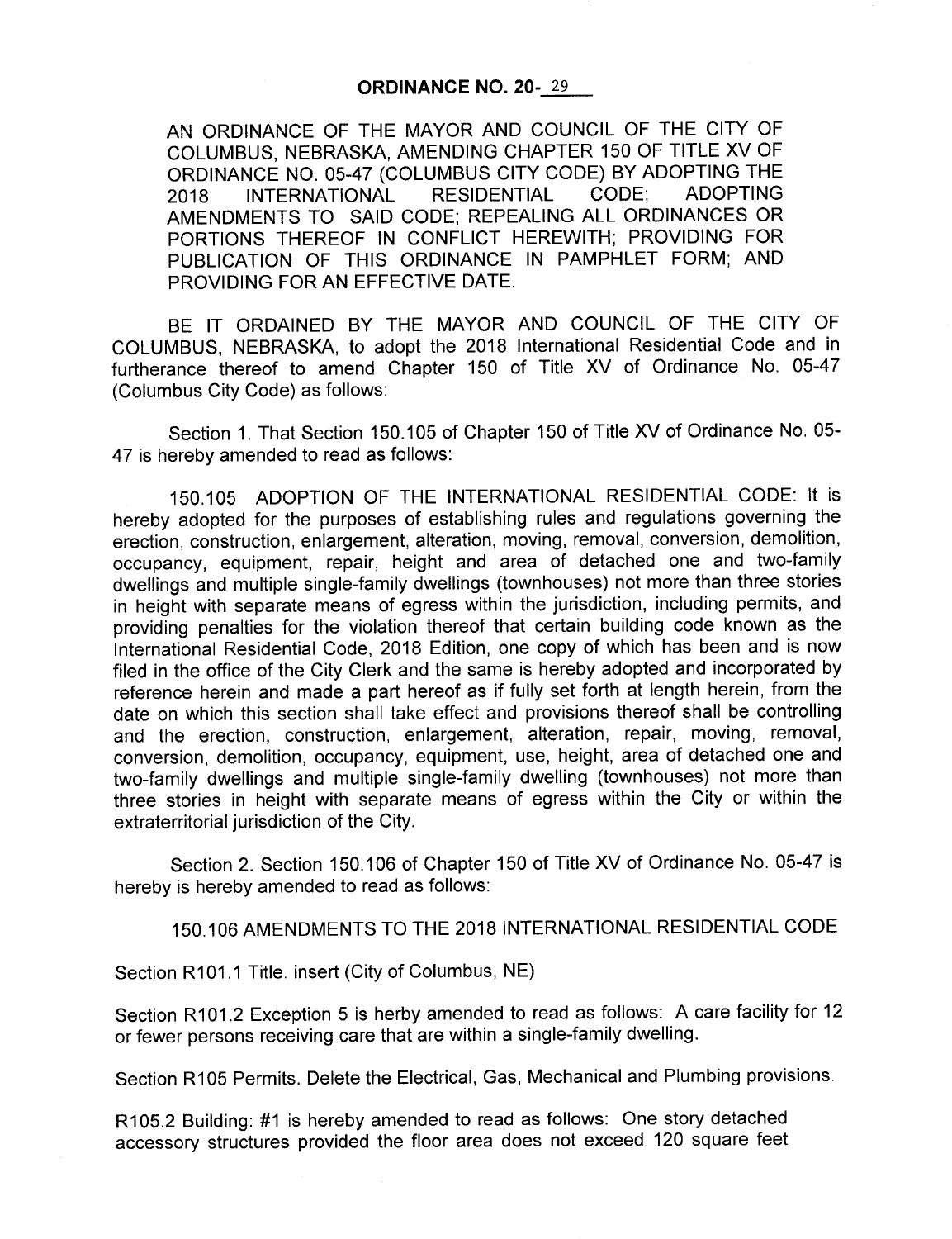and the structure is not located within the Floodway or Flood Plain in violation of the Unified Land Development ordinance.

Section R105.2 Building #2) is hereby deleted.

Section R105. 10 Building: 10 is hereby deleted.

Section R105.2 Electrical, Gas, Mechanical and Plumbing provisions are hereby deleted.

Section R105.5 is hereby amended to read as follows. Expiration. 1. If the work described in any building permit has not been completed started with 180 days of issuance thereof, said permit shall expire: It shall be cancelled by the building official; and written notice given to the persons affected.

2. If the work described in any building permit has not been completed within two years from the date of issuance thereof: said permit shall expire and be cancelled by the building official, and written notice thereof shall be given to the persons affected, together with notice that further work as described in the cancelled permit shall not proceed unless and until a new permit has been obtained.

3. The expiration date of a permit may be established for a period longer than two years if established at the time that such permit is issued by the City. The building official may at his/her discretion extend the expiration period of the building permit.

Section R108.2 is hereby amended to read as follows: Schedule of Permit Fees. On buildings, structures, gas, mechanical and plumbing systems or alterations requiring a permit, a fee for each permit shall be paid as required, in accordance with the schedule as established by the applicable governing authority. In addition, a plan review fee equal to ten percent of the building permit shall be paid for plan review.

Section R108.3 is hereby amended to read as follows: Building Permit Valuations. Building permit valuations shall include the total value of the work for which a permit is being issued, such as electrical, gas, mechanical, plumbing equipment and other permanent systems, including materials and labor. The building official is authorized to set the valuation in accordance with the most current ICC Building Valuation Data on applications as a minimum valuation when deemed necessary.

Section R113.4 is hereby amended to read as follows: Violation Penalties. Any person, firm or corporation violating any of the provisions of this Code shall be deemed guilty of a misdemeanor and the person shall be deemed guilty of a separate offense for each and everyday or portion thereof during which any violation of any of the provisions of this Code is committed, continued or permitted and upon conviction shall be punishable by a fine of not more than thirty days or by both fine and imprisonment.

Whenever the Building Official is satisfied that any provisions of this Code have been violated, are about to be violated or that any order, or direction made pursuant to this Code has not been carried out or is being disregarded, he may apply to the City Council and request that it order civil proceedings to be instituted. Any civil proceedings, when instituted by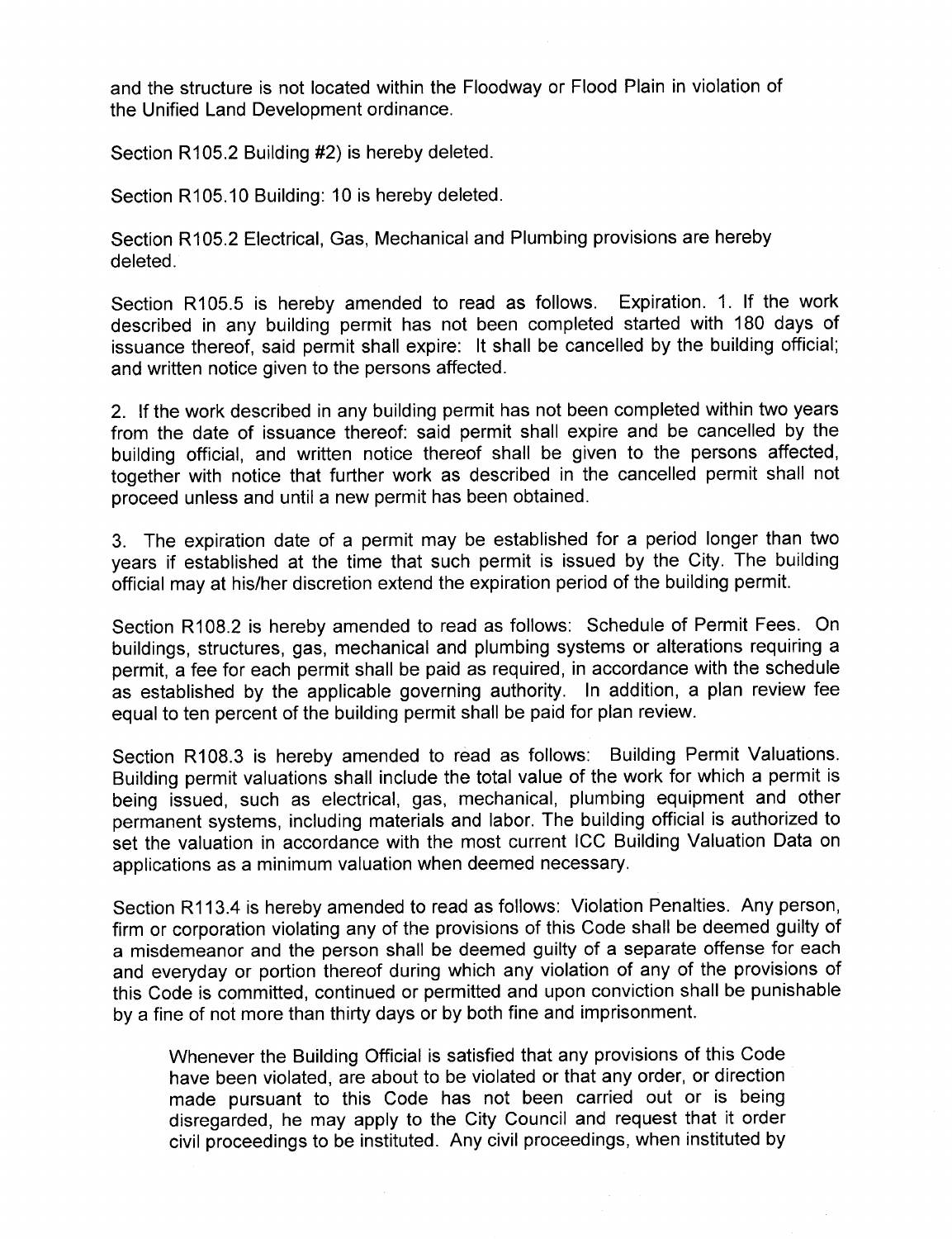the City Attorney at the direction of the City Council shall be brought in the name of the City of Columbus. Nothing in this Section and no action taken thereunder will exclude any other proceedings authorized by this Code or any other law or ordinance in force or to exempt any person violating this Code or any of the laws from any penalty which might be incurred.

(G) Table R301.2(1) of the 2018 International Residential Code is hereby amended to read as follows:

TABLE R301.2(1)

| Roof Ground Snow Load                      | 25 lbs. per square foot      |
|--------------------------------------------|------------------------------|
| <b>Wind Speed</b>                          | 115                          |
|                                            |                              |
| Seismic Design Category                    | B                            |
| Subject to Damage from<br>Weathering       | Severe                       |
| Subject to Damage from Frost Line<br>Depth | 36 inches                    |
| Subject to Damage from Termite             | Moderate to Heavy            |
| Subject to Damage from Decay               | None to Slight               |
| <b>Winter Design Temperature</b>           | $-3$                         |
| Ice Barrier Underlayment Required          | Yes                          |
| <b>Flood Hazard</b>                        | <b>Adopted FEMA Firm Map</b> |
| Air Freezing Index                         | 1720                         |
| <b>Mean Annual Temp</b>                    | 50                           |

Section R302.5.1 is hereby amended to read as follows: Opening Protection. Openings from a private garage directly into a room used for sleeping purposes shall not be permitted. Openings between the garage and residence shall be equipped with solid core doors not less than 1 3/8 inches (35mm) thick, or 20-minute rated fire doors.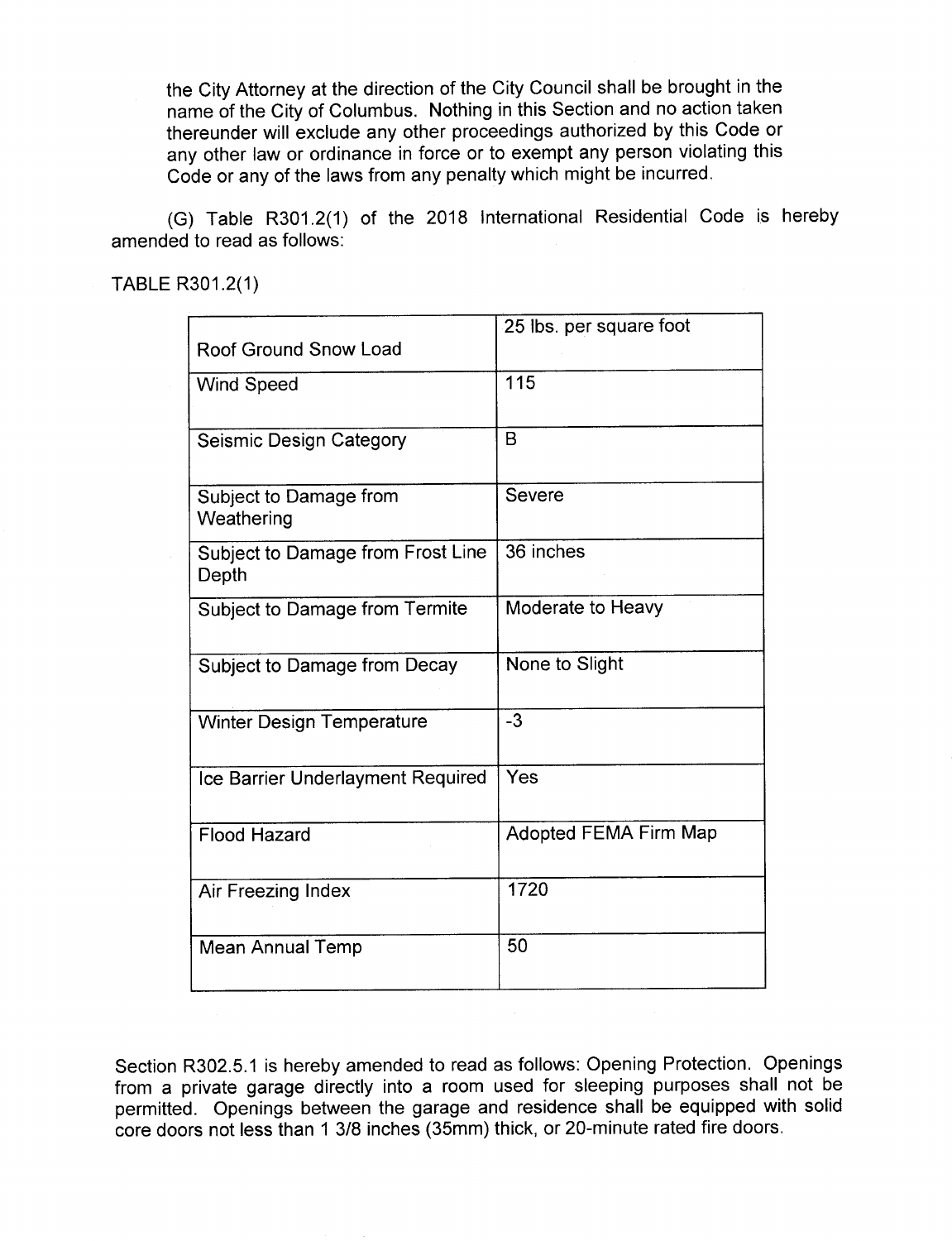Section R302. 13 Fire Protection of Floors is hereby deleted entirely.

Section R311.7.5.1 of the 2018 International Residential Code is hereby amended to read as follows: Risers. The maximum riser height shall be 8 inches (203 mm). The riser shall be measured vertically between leading edges of the adjacent treads. The greatest riser height within any flight of stairs shall not exceed the smallest by more than 3/8 inch (9.5 mm). Risers shall be vertical or sloped from the underside of the nosing of the tread above at an angle not more than 30 degrees (0.51 rad) from the vertical. Open risers are permitted provided that the opening between treads does not permit the passage of a 4-inch-diameter (102 mm) sphere.

Exception 1: The opening between adjacent treads is not limited on spiral stairways. Exception 2: The riser height for spiral stairways shall be in accordance with Section R311.7.10.1.

Section R311.7.5.2 of the 2018 International Residential Code is hereby amended to read as follows: Treads. The minimum tread depth shall be 9 inches ( 229 mm). The tread depth shall be measured horizontally between the vertical planes of the foremost projection of adjacent treads and at a right angle to the tread's leading edge. The greatest tread depth within any flight of stairs shall not exceed the smallest by more than  $3/8$  inch  $(9.5$  mm).

Section R313 Automatic Fire Sprinkler Systems of the 2018 International Residential Code is hereby deleted entirely including R313.1 and the exceptions, R313.1.1, R-313.2 and the exception and R313.2.1.

Section R322 of the 2018 International Residential Code is hereby amended to read as follows: Flood-Resistant Construction where approved by Federal, State, and City Flood Plain regulations and incorporated in the Unified Land Development ordinance for the City of Columbus.

Section R403.1.4.1of the 2018 International Residential Code is hereby amended to read as follows: Frost Protection. Except where otherwise protected from frost, foundation walls, piers and other permanent supports of buildings and structures shall be protected from frost by one or more of the following methods.

- 1. Extending below the frost line specified in Table R301. 2( 1).
- 2. Constructing in accordance with Section R403. 3.
- 3. Constructing in accordance with ASCE 32.
- 4. Erected on solid rock.

## Exceptions:

1. One story unheated sheds 180' and less where the bearing wall width is- 12' or less may be constructed on <sup>a</sup> 4" slab.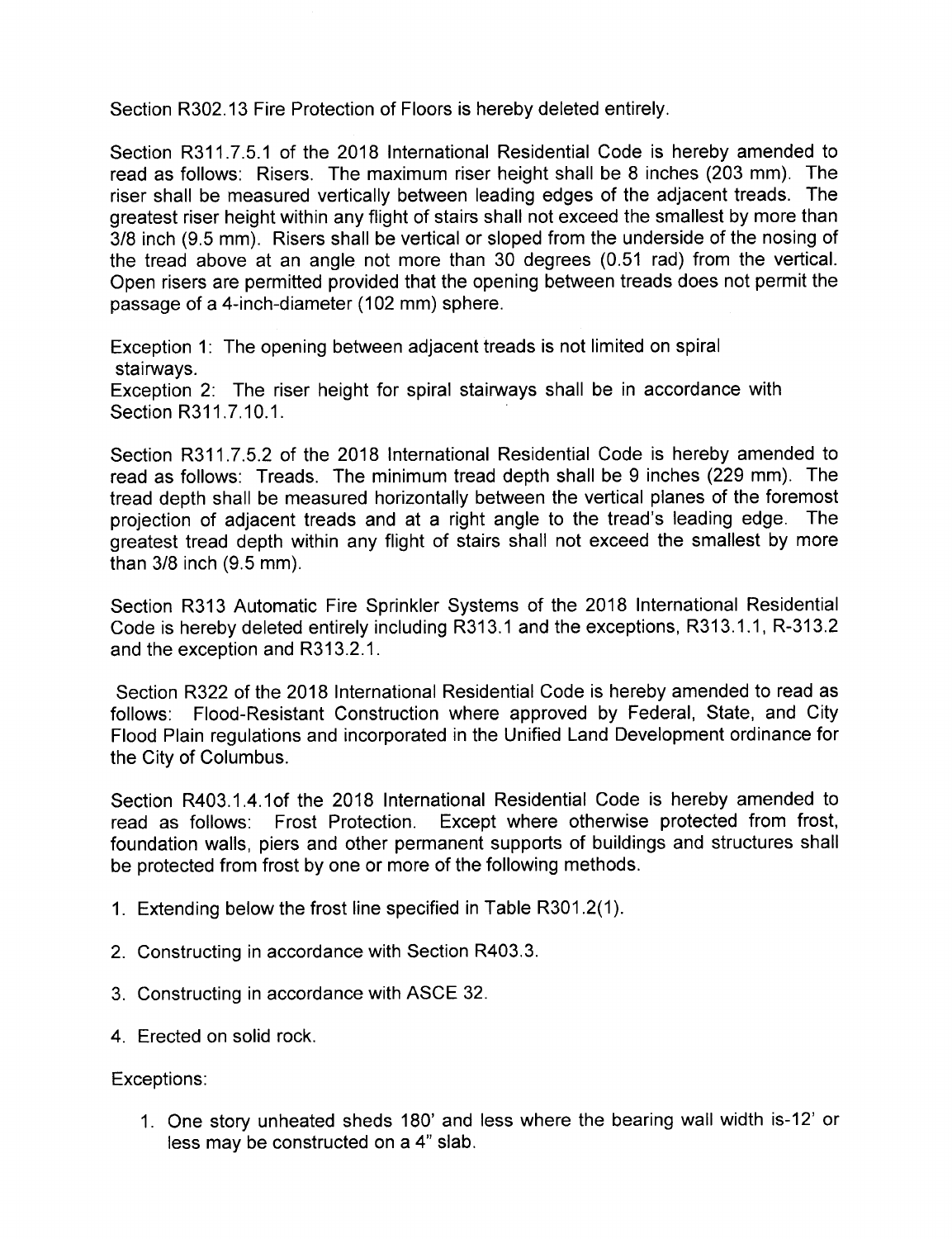- 2. One-story detached unheated garages and sheds constructed with light frame construction and not over four hundred forty (440) square feet in floor area (where no dimension exceeds twenty-two feet (22') and the width between bearing walls does not exceed twenty feet (20'), may be constructed with walls supported on a monolithic footing and slab. The footing shall be a minimum of twelve inches (12") below grade and eight inches (8") wide.
- 3. One story detached unheated garages and sheds constructed with light frame construction and not over 600' may be constructed on a monolithic footing and foundation designed by a registered Nebraska engineer with a Nebraska stamp on the plan.
- 4. Detached garages and sheds that that are over 440 square feet and not constructed as outlined in exception 3, require 8" wide by 36" below grade foundations.
- 5. Decks not supported by a dwelling need not be provided with footings that extend below the frost line.

All provisions contained in Section R405 of the 2018 International Residential Code are hereby deleted and shall be replaced with the following subsurface drainage provisions and the 2018 International Residential Code is amended accordingly, to-wit:

R405: Subsurface Drainage.

Section 1.

Drainage System. All residential dwellings located within the City limits of the City of Columbus or within the extraterritorial jurisdiction of the City, shall have installed, unless a waiver is obtained as provided herein, a system to remove subsurface water from below grade habitable space. The systems for removing the water may be <sup>a</sup> coarse gravel base, subsoil drain, both of which are described herein, or any other system or combinations thereof when approved by the Building Official of the City of Columbus.

Section 2.

Definitions. Coarse gravel base, for the purposes of this Section shall mean, a minimum of 12" coarse gravel under the concrete floor of any below grade habitable spaces, with one 24" x 24" diameter deep well, the well being screened and having a concrete base, to act as a sump, for each 750 square feet of floor area of below grade habitable space.

Subsoil drain, for purposes of this Section shall mean subsoil drain tiles with an approved filter membrane and a sump pit installed around the perimeter of foundations enclosing habitable spaces located below grade. In addition to the perimeter drains, the drains shall be installed so that all areas of the floor of below grade habitable space are within 10' of a drain tile. Drain tiles shall be installed at or below the area to be protected. The drain tile shall be surrounded by <sup>a</sup> minimum of 6" coarse gravel on all sides. The drain tile shall have <sup>a</sup> minimum diameter of 4" along with an approved filter membrane and shall be constructed of vitrified clay tile or PVC pipe. The sump into which the drain tile discharges shall be constructed of concrete or masonry block and shall have <sup>a</sup>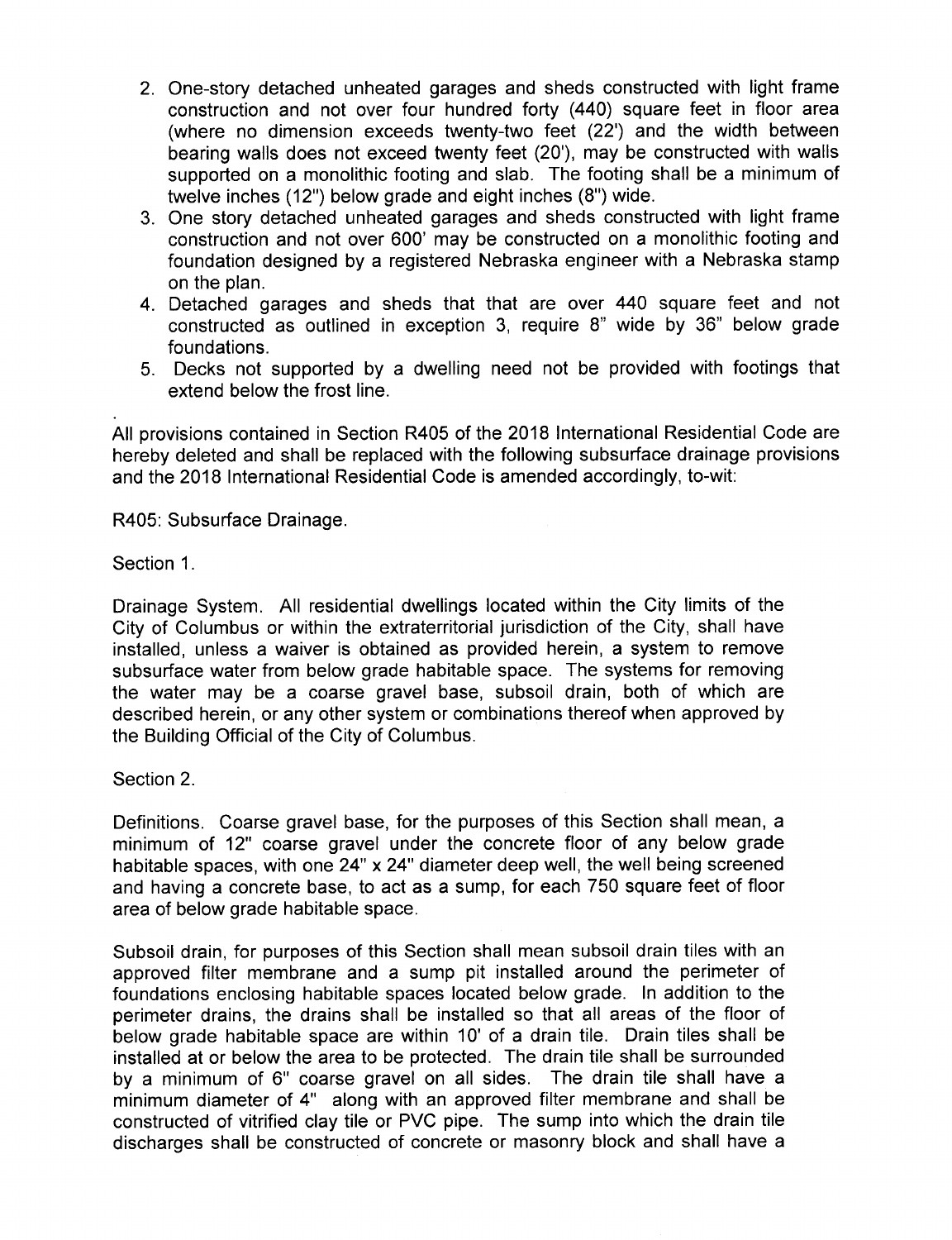minimum dimension of 24" x 24". The sump may also be constructed of polyethylene or other materials approved by the building Official with a sealed lid.

With either of the above-described systems, the sump shall discharge by gravity or mechanical means to a storm sewer, street or natural drainage way approved by the. Building Official, but specifically shall not discharge into a sanitary sewer system.

Habitable space is defined, for purposes of this Section, as any space having a ceiling height of not less than 6' feet which is partially or completely below the ground level elevation.

All other terms and phrases used herein shall be defined by the International Residential Code as adopted by the City of Columbus, Nebraska.

Section 3.

Administration. The Building Official shall approve all drainage systems prior to and during their installation.

The requirements to install a drainage system for the removal of subsurface water may be waived under the following conditions:

a. The Building Official may waive this Section if the floor of the below grade habitable space is above the highest recorded water level at the particular location of the building so constructed as demonstrated and proven by the owners of the property upon which the building is to be constructed.

Highest ground water elevation shall be determined by open soil boring on the property upon which the residence is to be constructed.

b. Owners of the subdivisions and additions platted prior to the adoption of this Section may apply for a waiver on the entire subdivision, the waiver being granted by the Building Official. The Building Official shall grant a waiver if the owner of the subdivision shows to the Building Official that the floors of below grade habitable space will not be constructed lower than the highest recorded ground water elevation.

The highest ground water elevation shall be determined by soil borings taken at various locations within the subdivision or addition. The soil borings shall be located not more than 300 feet apart or one per each acre or portion thereof in the addition or subdivision, whichever would require the least number of soil borings.

c. Subdivisions or additions approved subsequent to the passage of this Section which require that all below grade habitable spaces constructed in the subdivision or addition be constructed in a manner that the floor of the below grade habitable space is above the height of the highest measured ground water elevation.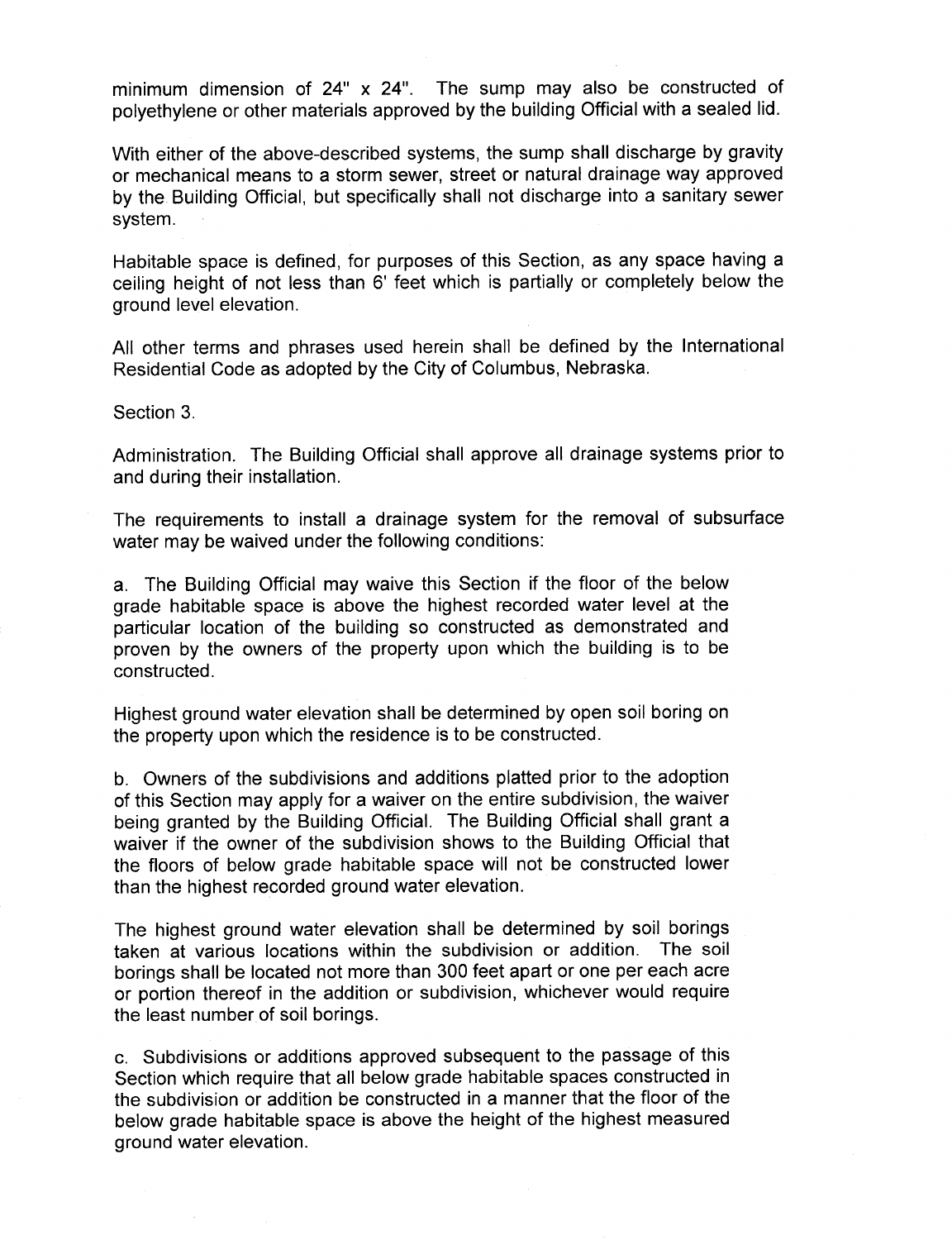The highest ground water elevation shall be determined by soil borings of various locations within the subdivision or addition. The soil borings shall be located not more than 300 feet apart or one per each acre or portion thereof, in the addition or subdivision, whichever would require the least number of soil borings.

Section 4.

Default. Failure to comply with the terms of this Section, by the owner of any building covered by this Section or by the owner of any real property included within the terms of this Section may result in the denial of the building permit application and a fine of \$100 per day that the building does not conform to the above requirements.

P) All provisions contained in Chapter 11 of the 2018 International Residential Code are hereby deleted and shall be replaced with the following manufactured home dwelling provisions and the 2018 International Residential Code is amended accordingly, to-wit:

Chapter 11: Manufactured Home Dwellings.

Section 1.

Definitions. For purposes of this Section, "manufactured home dwellings" shall mean a factory built structure which is to be used as a place for human habitation, which is not constructed or equipped with a permanent hitch or other device allowing it to be moved other than to a permanent site; which does not have permanently attached to its body or frame, any wheels or axles and which bears a label certifying it was built in compliance with the National Manufactured Home Construction and Safety Standards promulgated by the U. S. Department of Housing and Urban Development.

Section 2.

Construction Standards. A manufactured home complying with the following architectural or ascetic standards may be placed in all residential zones provided:

a. The home shall not have less than 900 square feet of floor area;

b. The home shall not have less than an 18 foot exterior width;

c. The roof shall be pitched with a minimum vertical rise of 2. 5" for each 12" of horizontal run;

d. The exterior material shall be of a color, material and scale comparable with those existing in the residential site in which the manufactured home dwelling is being permanently installed;

e. The home shall have a nonreflective roof material which is or simulates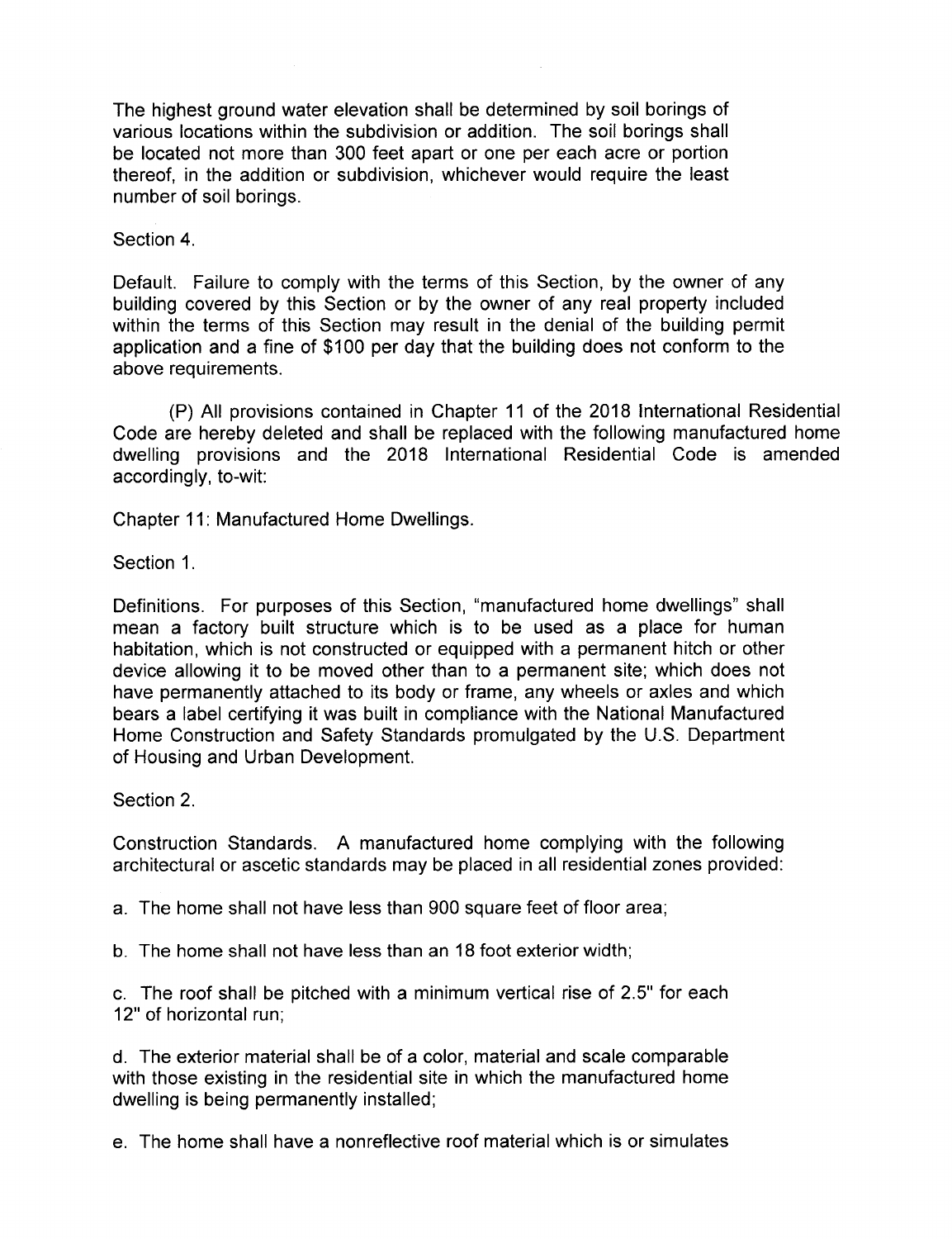asphalt or wood shingles, tile or rock;

f. Permanent utility connections shall be installed in accordance with local regulations;

g. The home shall bear an appropriate seal which indicates it was constructed in accordance with the standards of the U. S. Department of Housing and Urban Development;

h. The home shall have all wheels, axles, transporting lights and the removal towing apparatus removed; and

i. The home shall be constructed upon a permanent foundation that is constructed and build in accordance with local regulations.

Chapter 12 of the 2018 International Residential Code is hereby deleted and shall be replaced with the following Radon requirements as required per State Law. Radon systems shall be installed as outlined in State Statute 76- 3504 per LB130 2019 signed by the governor on May 1, 2019 and include;

Terms, defined.

For purposes of the Radon Resistant New Construction Act:

1) Active radon mitigation system means a family of radon mitigation systems involving mechanically driven soil depressurization, including sub slab depressurization, drain tile depressurization, block wall depressurization, and submembrane depressurization. Active radon mitigation system is also known as active soil depressurization;

2) Building contractor means any individual, corporation, partnership, limited liability company, or other business entity that engages in new construction;

3) Department means the Department of Health and Human Services;

4) New construction means any original construction of a single-family home or a multifamily dwelling, including apartments, group homes, condominiums, and townhouses, or any original construction of a building used for commercial, industrial, educational, or medical purposes. New construction does not include additions to existing structures or remodeling of existing structures;

5) Passive radon mitigation system means a pipe installed in new construction that relies solely on the convective flow of air upward for soil gas depressurization and may consist of multiple pipes routed through conditioned space from below the foundation to above the roof;

6) Radon mitigation specialist means an individual who is licensed by the department as a radon mitigation specialist in accordance with the Radiation Control Act; and

7) Radon resistant new construction means construction that utilizes design elements and construction techniques that passively resist radon entry and prepare a building for an active post construction mitigation system.

Radon resistant new construction; minimum standards.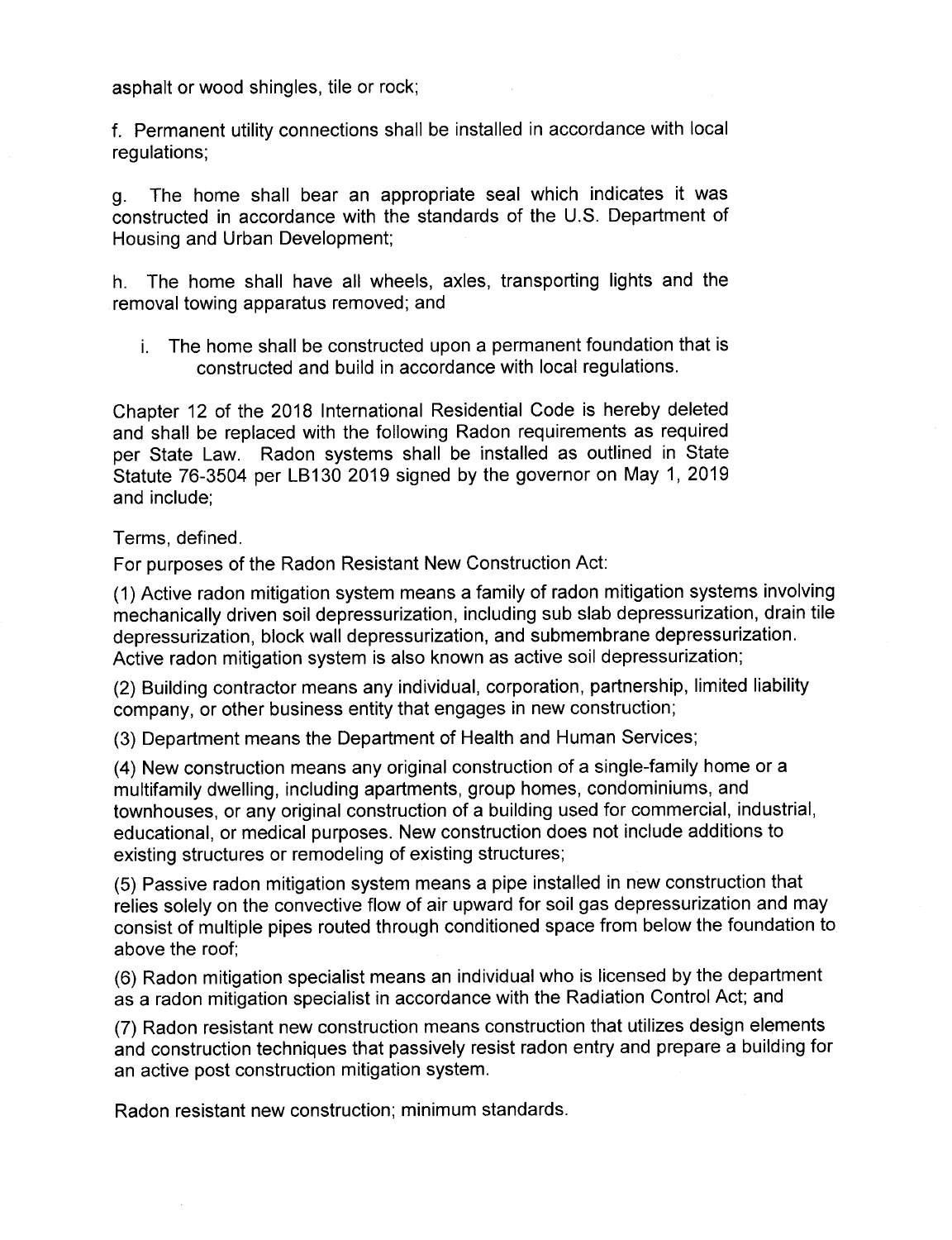Except as provided in section 76-3505, new construction built after September 1, 2019, in the State of Nebraska that is intended to be regularly occupied by people shall be built using radon resistant new construction. Such construction shall meet the following minimum standards:

1) Sumps:

a) A sump pit open to soil or serving as the termination point for sub slab or exterior drain tile loops shall be covered with a gasketed or otherwise sealed lid;

b) A sump used as the suction point in a sub slab depressurization system shall have a lid designed to accommodate the vent pipe; and

c) A sump used as a floor drain shall have a lid equipped with a trapped inlet;

2) A passive sub slab depressurization system shall be installed during construction in basement or slab-on-grade buildings, including the following components:

a) Vent pipe:

(i)(A) A minimum three-inch diameter acrylonitrile butadiene styrene (ABS), polyvinyl chloride (PVC), or equivalent gas-tight pipe shall be embedded vertically into the sub slab permeable material before the slab is cast. A "T" fitting or equivalent method shall be used to ensure that the pipe opening remains within the sub slab permeable material; or

B) A minimum three-inch diameter ABS, PVC, or equivalent gas-tight pipe shall be inserted directly into an interior perimeter drain tile loop or through a sealed sump cover where the sump is exposed to the sub slab or connected to it through a drainage system;

ii) The pipe shall be extended up through the building floors and terminate at least twelve inches above the surface of the roof in a location at least ten feet away from any window or other opening into the conditioned spaces of the building that is less than two feet below the exhaust point and ten feet from any window or other opening in adjoining or adjacent buildings; and

iii) In buildings where interior footings or other barriers separate the sub slab gaspermeable material, each area shall be fitted with an individual vent pipe. Vent pipes shall connect to a single vent that terminates above the roof or each individual vent pipe shall terminate separately above the roof. All exposed and visible interior radon vent pipes shall be identified with at least one label on each floor and in accessible attics. Such label shall read: Radon Reduction System; and

3) Power source: In order to provide for future installation of an active radon mitigation system, an electrical circuit terminated in an approved box shall be installed during construction in the attic or other anticipated location of vent pipe fans.

Conversion of passive radon mitigation system to active radon mitigation system authorized.

A building contractor or a subcontractor of a building contractor may convert a passive radon mitigation system to an active radon mitigation system in accordance with rules and regulations adopted and promulgated by the department under the Radiation Control Act for radon mitigation, but the contractor or subcontractor is not required to be a radon mitigation specialist to convert such system. A radon mitigation specialist shall conduct any post installation testing of such system.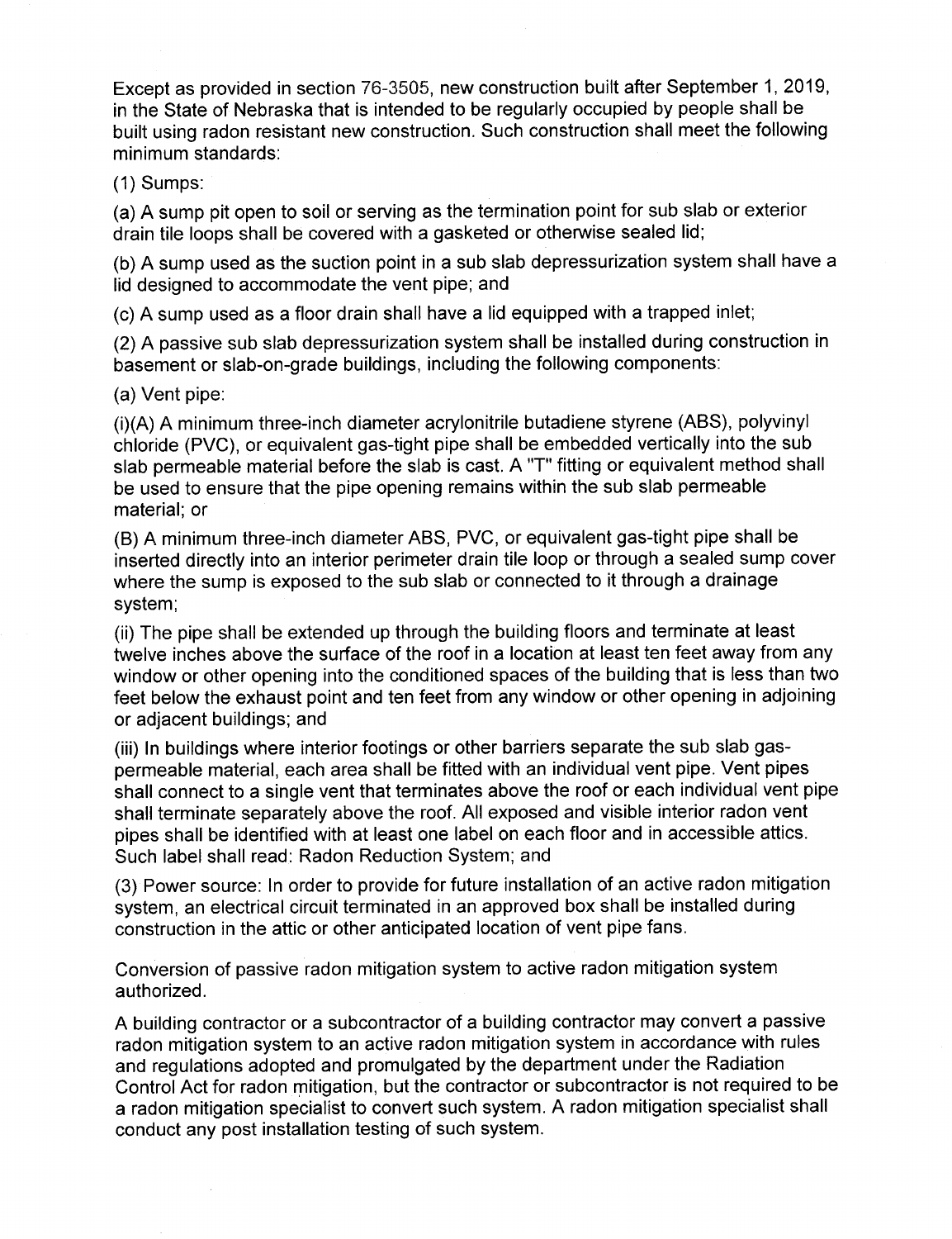Chapters 13 and 14 of the 2018 International Residential Code are hereby deleted.

Chapters 16-22 and 24-43 of the 2018 International Residential Code are hereby deleted.

Section 3. That Section150. 999 of Chapter 150 of Title XV of Ordinance No. 05-47 is hereby is hereby amended to read as follows:

150. 999 PENALTY.

A) Whoever violates any provision of this chapter for which no specific penalty is provided shall be punished as set forth in § 10. 99

B) ( 1) Any person who shall violate or who shall refuse, neglect or fail to comply with any of the provisions of 150. 065 et seq. Shall be deemed guilty of a misdemeanor and upon conviction, shall be fined in a sum not less than \$5 nor more than \$50 for each offense; and any person holding a license under the supervision and authority of the Community Development Department who is convicted of having violated any of the provisions of §§150.065 et seq., shall have that license revoked by the City Council. Any person having their license revoked for said cause shall not be granted a new license for a period of one year thereafter.

2) Any person who shall have been convicted of having done any work in <sup>a</sup> manner prohibited by §§ 150. 065 et seq., and who shall fail, neglect or refuse to correct the same within ten days after conviction shall be guilty of an independent and separate offense for each day thereafter during which the work is permitted to remain in such improper condition.

Section 4. This ordinance shall repeal all other ordinances in conflict with the provisions of this ordinance.

Section 5. This ordinance shall take effect and be in full force and effect after its passage, adoption and publication as provided by law. Publication shall be in pamphlet form as authorized by Section 16-405 of Nebraska Revised Statutes with distribution to be made by making copies available to the public upon request at the city offices.

| INTRODUCED BY COUNCIL MEMBER<br>しどうひ             |
|--------------------------------------------------|
| Anyary<br>DAY OF<br>PASSED AND ADY<br><b>HIS</b> |
|                                                  |
| ري.<br>الخا                                      |
|                                                  |